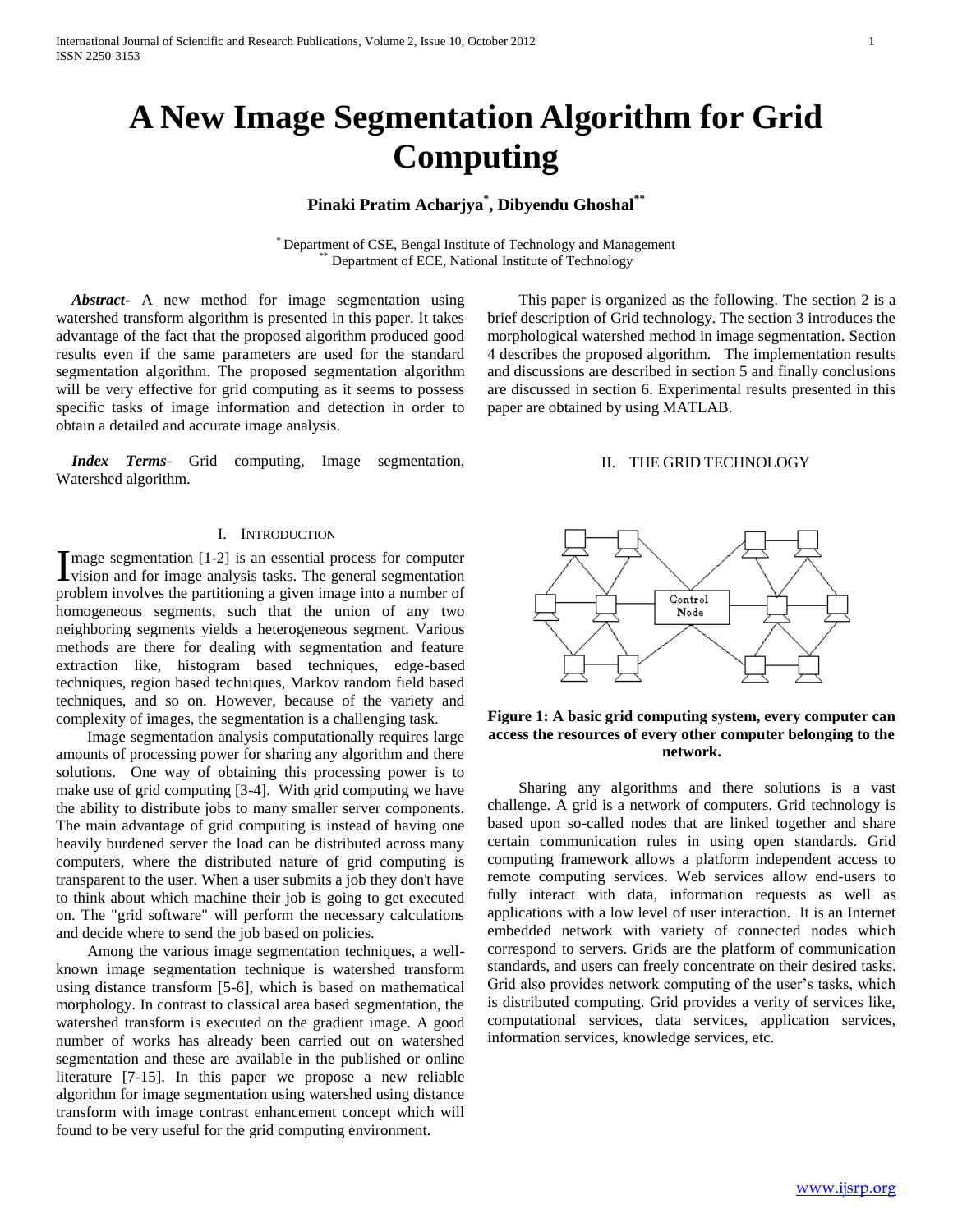

**Figure 2: Watershed segmentation-local minima yield catchment basins; local maxima define the watershed lines.**

 The Watershed method or the watershed transform is an image segmentation technique based on gray-scale mathematical morphology. It can be classified as a region-based segmentation approach where the main idea behind this method comes from geography. If a landscape or topographic relief which is flooded by water, the divide lines of the domains of attraction of rain falling over the region forms watersheds. An alternative approach is to imagine the landscape being immersed in a lake, with holes pierced in local minima also called catchment basins (CB), will fill up with water starting at these local minima, and, at points where water coming from different basins would meet, dams are built. When the water level has reached the highest peak in the landscape, the process is stopped. As a result, the landscape is partitioned into regions or basins separated by dams, called watershed lines or simply watersheds.

#### A. THE MATHEMATICAL FORMULATION RELATED TO WATERSHED

Let  $f \in C(D)$  have minima  $\{m_k\}_{k \in I}$ , for some index set *I*. The catchment basin  $\mathcal{L}(\mathcal{M}_i)$  of a minimum  $m_i$  is defined as the set of points  $x \in D$  which are topographically closer to  $m_j$  than to any other regional minimum *m<sup>j</sup>* :

 $CB(m_i) = \{x \in D | \forall j I \{i\}: f(m_i) + T_f(x, m_i) < f(m_i) + T_f(x, m_i)\}\$ The watershed of f is the set of points which do not belong to any catchment basin:

Watershed  $(f) = D \cap \left(\bigcup_{i} CB(m_i)\right)^c$ 

Let *W* be some label,  $W \notin I$ . The watershed transform of f is a mapping  $\lambda: D \to I \cup \{W\}$ , such that

 $\lambda(p) = i$  if  $p \in CB(m_i)$ and  $\lambda(p) = W$  if  $p \in W$ atershed  $(f)$ 

 So the watershed transform of *f* assigns labels to the points of D, such that (i) different catchment basins are uniquely labeled, and (ii) a special label W is assigned to all points of the watershed of *f*.

B. WATERSHED WITH DISTANCE TRANSFORM For digital image segmentation, the distance transform method is commonly used in conjunction with the watershed transform. The distance transform is the distance from every pixel to the nearest pixel of a binary image. In distance transform method every 1-valued pixel has a distance transform value of 0 because its closest nonzero pixel is itself. In below, figure 4(a) shows a binary image matrix, and in figure 4(b) shows the corresponding distance transform.

|      |      | 7L V |      |      |
|------|------|------|------|------|
| .00  | 0.00 | 0.00 | 0.00 |      |
| 41   | 1.00 | 1.00 | 1.00 | 1.41 |
| .00  |      |      | 2.00 |      |
| 0.00 | 0.00 | 1.00 | 2.00 | 3.00 |
| 0.00 | 0.00 | 1.00 | 2.00 | 3.00 |
|      |      |      |      |      |

**Figure 3: (a) shows a binary image matrix, and (b) shows the corresponding distance transform**

#### IV. PROPOSED SEGMENTATION APPROACH

 In proposed approach one color image is chosen and converted in to gray scale. The next steps are to enhance the contrast of the grayscale image and obtaining the gradient image using canny operator. In fourth step the complement image has been obtained from the gradient image and finally the segmented image has been acquired by applying watershed algorithm using distance transform. The flowchart of the proposed algorithm is shown below.

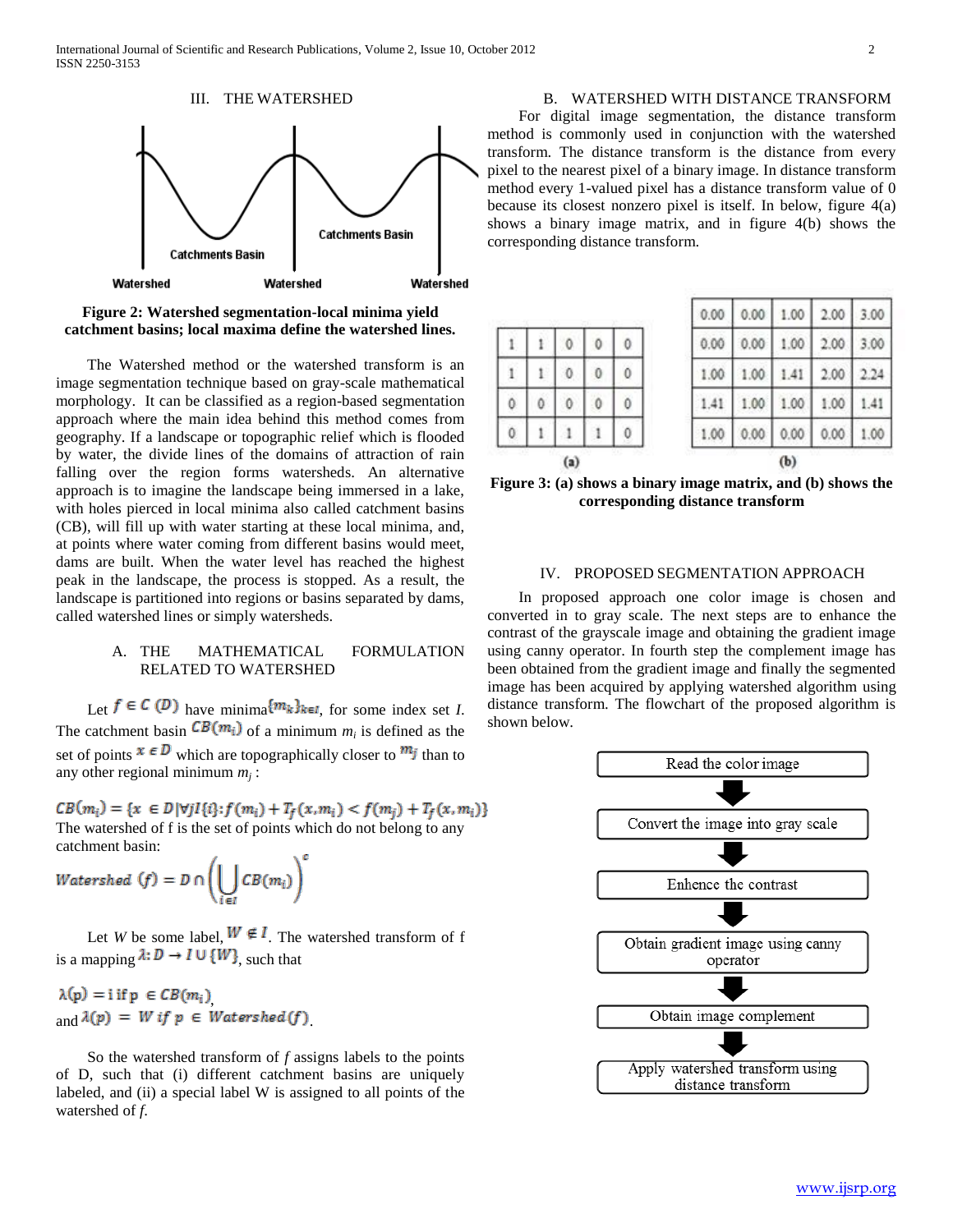#### V. RESULTS AND DISCUSSIONS

 In the present study two color images has been chosen. The first image is the most popular image in the recent literature, the 512 by 512 lina image and the second one is the image of Fruits having 299 by 215 dimensions which have been shown in figure 4(a), 5(a) respectively. The segmented images obtained by the standard watershed algorithm using distance transform are shown in figure 4(b) and 5(b) respectively. And again the segmented images obtained by applying proposed have been sown in figure 4(c) and 5(c) respectively.

 It has been observed that the watershed lines in segmented images obtained by proposed algorithm are very sharp, thin and prominent. These segmented images are expected to create much more response clarity and sharpness of the edges and counters. The entropy and PSNR of the final segmented images applying standard watershed algorithm using distance transform and by applying proposed algorithm have been calculated and the values have been shown in the table 1.



**Figure 4: (a) Original image of Lena, (b) segmented image of Lina by applying watershed algorithm using distance transform, (c) segmented image of Lena by applying proposed algorithm.**



**Figure 5: (a) Original image of Fruits, (b) segmented image of Fruits by applying watershed algorithm using distance transform, (c) segmented image of Fruits by applying proposed algorithm.**

#### **Table I- statistical measurement**

| Image  | Techniques                                      | Entropy | <b>PSNR</b> |
|--------|-------------------------------------------------|---------|-------------|
|        |                                                 |         |             |
| Lena   | watershed algorithm<br>using distance transform | 4.7330  | 8.7199      |
| Lena   | Proposed algorithm                              | 5.0482  | 8.0373      |
| Fruits | watershed algorithm<br>using distance transform | 3.4212  | 7.9364      |
| Fruits | Proposed algorithm                              | 4.0951  | 8.2148      |

### VI. CONCLUSION

In this paper a new method for image segmentation had

been presented. This method makes use of the observation that image segmentation results using watershed algorithm with distance transform with the concept of image contrast enhancement is a good form of segmentation technique. The